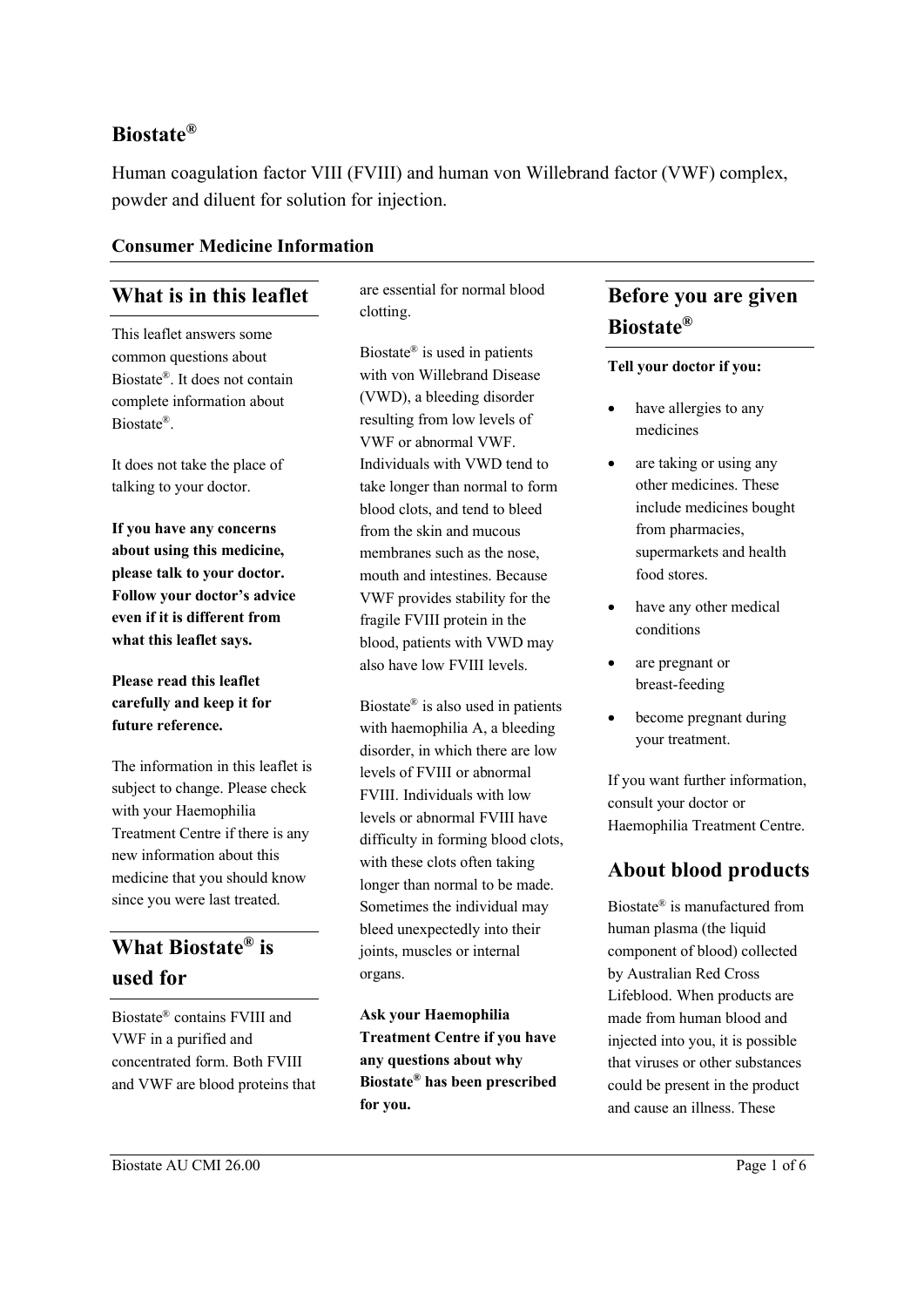could be viruses such as hepatitis, human immunodeficiency virus (HIV), or parvovirus B19 and theoretically the Creutzfeldt-Jakob Disease (CJD) agent. There could also be other infectious agents some of which may not yet have been discovered.

To reduce the risk of this happening, strict controls are applied when selecting blood donors and donations. In addition, extra steps are taken when manufacturing this product. Biostate® is specially treated to remove and kill viruses. This special treatment is considered effective against certain viruses known as enveloped viruses (such as HIV and hepatitis B and C), and also the non-enveloped virus, hepatitis A. They may be of limited value against nonenveloped viruses such as parvovirus B19. Despite these safety measures, such products may still potentially transmit disease.

Vaccines are available against some of these viruses and your doctor will be able to help you decide whether it is worthwhile having any of those vaccines.

Please discuss the risks and benefits of Biostate® with your doctor.

### **How to use Biostate®**

The dosage and administration of Biostate® must be carefully controlled. Your doctor will be responsible for determining what dose is appropriate to your condition.

Biostate® will usually be given in a hospital. Should your doctor decide that treatment at home is appropriate, your Haemophilia Treatment Centre will provide detailed instructions on how to use Biostate®.

The following procedures are given as a guide only:

## **Preparing Biostate® for administration**

You will need one 5 mL Water for Injections vial for each 250 IU and 500 IU (100 IU/mL) vial of Biostate®, or one 10 mL Water for Injections vial for each 500 IU (50 IU/mL) and 1000 IU vial of Biostate®.

- 1. Ensure you have all the required equipment to administer Biostate®.
- 2. Allow the vials of Biostate<sup>®</sup> and Water for Injections to reach room temperature prior to use, which may take up to one hour. Do not warm the Water for Injections in hot water.
- 3. Remove jewellery, watches, rings, etc.
- 4. Wash hands with soap and water, dry with a clean towel.
- 5. Select an appropriate work area with good lighting and a surface which can be cleaned (such as a kitchen table).
- 6. Using a clean cloth or paper towel, clean the preparation area with methylated spirits.
- 7. Gather the equipment to be used.

#### **Equipment**

- One carton of Biostate® containing:
	- one vial of Biostate®
	- one vial of Water for Injections
	- one Mix2Vial™ filter transfer set.

Check the expiry date of each item. Do not use if expired.

- two alcohol wipes
- sharps container
- waste container for discarding biological material
- plastic syringe(s)
- adhesive tape
- cotton balls
- intravenous injection set
- gloves.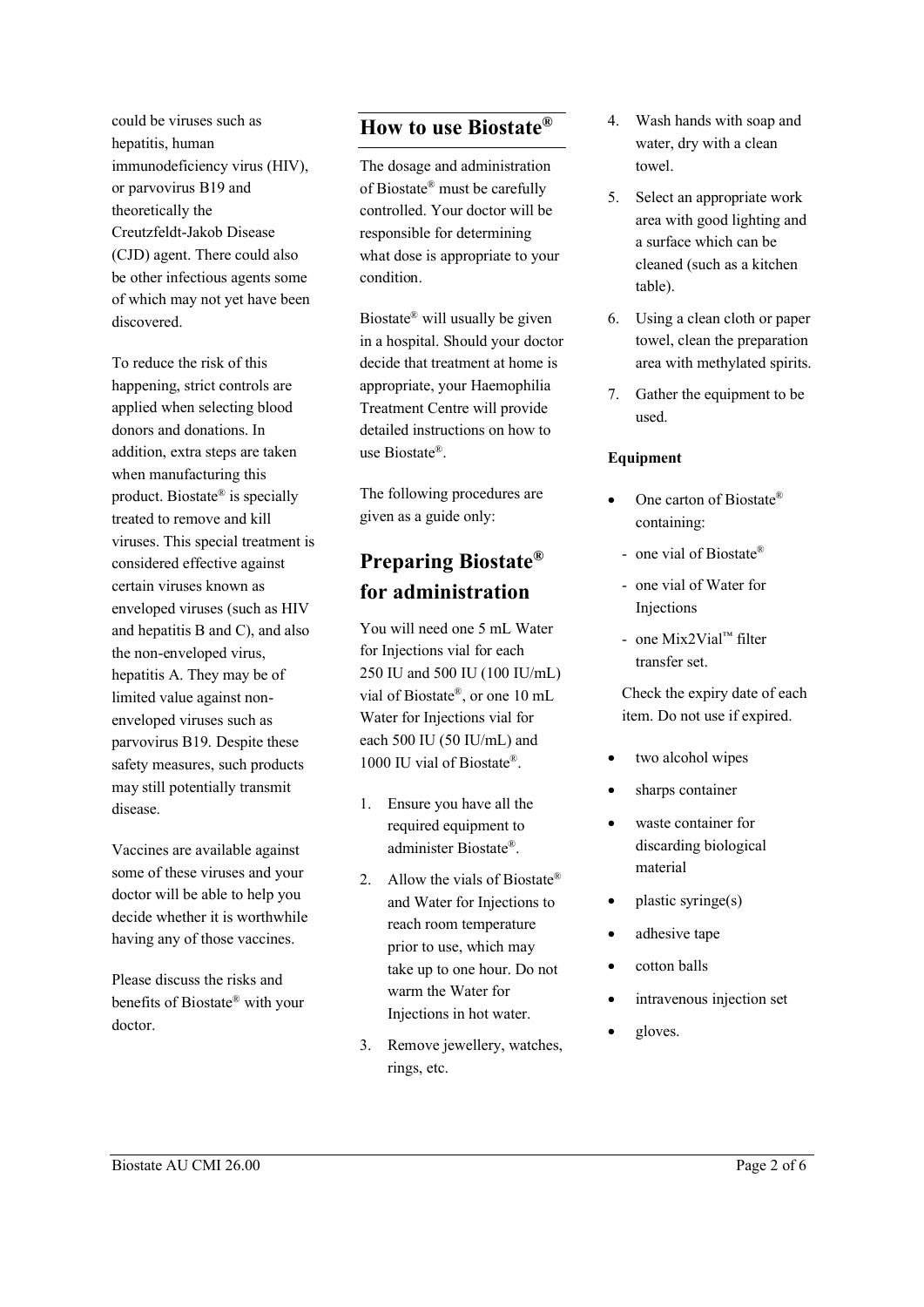## **Instructions for Biostate® reconstitution**

Follow these steps to prepare the injection.

- 1. Wash hands with soap and water, dry with a clean towel.
- 2. Ensure Biostate® and Water for Injections are at room temperature.
- 3. Remove flip top caps from Biostate® and Water for Injections vials.
- 4. Wipe the rubber stoppers of both the Biostate® and Water for Injections vials with the alcohol wipes and allow to dry for two minutes. Do not leave the alcohol wipes resting on the stoppers. Do not touch the rubber stoppers with your fingers.
- 5. Open the lid of the Mix2Vial™ packaging. **If the seal of the lid is not intact or you have any other concerns about the integrity of the Mix2Vial**™**, do not use it but return it to your Haemophilia Treatment Centre or Australian Red Cross Lifeblood.** Place the Water for Injections vial on a level surface and hold the vial firmly. Take the Mix2Vial ™ together with the outer package, invert it and push the blue plastic

cannula of the Mix2Vial™ firmly through the rubber stopper of the Water for Injections vial. See **Figure 1**, (5 mL Water for Injections vial is provided for 250 IU vial and 500 IU (100 IU/mL) vial and 10 mL Water for Injections vial is provided for 500 IU (50 IU/mL) vial and 1000 IU vial).





**Figure 1**



**Figure 2**



**Figure 4**

#### **WFI = Water for Injections**

- 6. While holding onto the vial of Water for Injections, carefully remove the outer package from the Mix2Vial™, being careful to leave the Mix2Vial™ firmly attached to the vial of Water for Injections, see **Figure 2**. Make sure that you only remove the outer package and not the Mix2Vial™.
- 7. With the Biostate® vial held firmly on a level surface,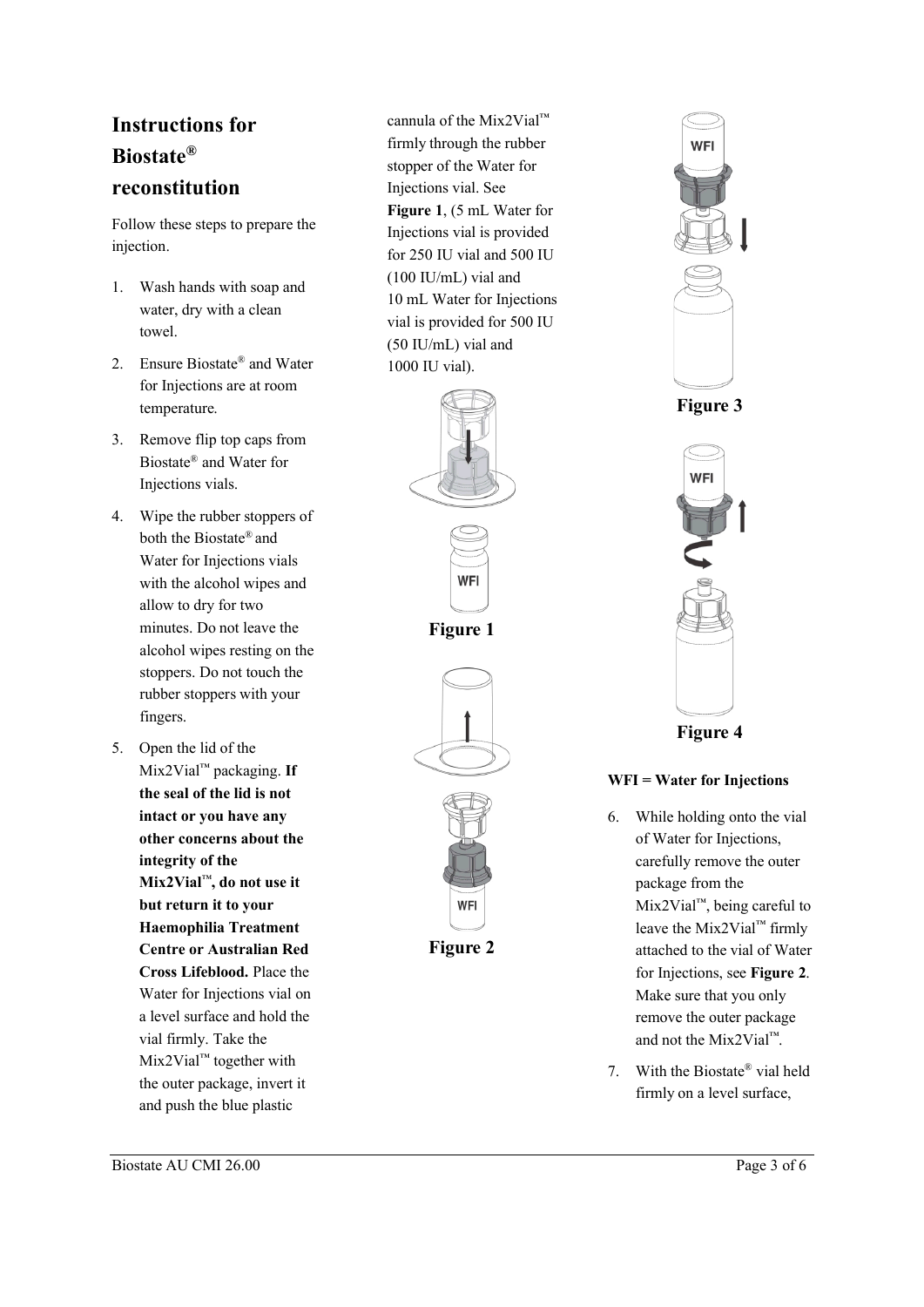invert the Water for Injections with the Mix2Vial™ attached and push the transparent plastic cannula end of the Mix2Vial™ firmly through the stopper of the Biostate® vial, see **Figure 3**. The water will be drawn into the vial by the vacuum contained within the Biostate® vial. **If water is not drawn into the vial, it means that there is no vacuum in the vial and the seal may be faulty. Do not use the product but return it to your Haemophilia Treatment Centre or Australian Red Cross Lifeblood.**

**Note**: The Mix2Vial™ is intended to filter the contents of a single vial of Biostate® only. If multiple vials of Biostate® are to be given, a separate Mix2Vial™ must be used for each vial.

8. With the Water for Injections and Biostate® vials still attached to the Mix2Vial™, gently swirl (do not shake) the Biostate® vial until all of the product is dissolved. Ensure the contents of the vial are completely dissolved. If a clot or gel forms do not use the product but return it to your Haemophilia Treatment Centre or Australian Red Cross Lifeblood.

- 9. Once the contents of the Biostate® vial are completely dissolved, firmly hold both the transparent and blue parts of the Mix2Vial™. Unscrew the Mix2Vial™ into two separate pieces, see **Figure 4**. Discard the empty Water for Injections vial with the blue part of the Mix2Vial™ still attached into an appropriate waste container.
- 10. While the Biostate® vial is upright, attach a plastic disposable syringe to the transparent part of the Mix2Vial™. Invert the system and draw the Biostate® into the syringe by pulling the plunger back slowly.
- 11. Once the Biostate® has been transferred into the syringe, firmly hold the barrel of the syringe (keeping the syringe plunger facing down) and detach the Mix2Vial™ from the syringe. Do not use the Mix2Vial™ for injection.

**Note:** One large syringe may be used to withdraw Biostate® from multiple vials.

12. Discard the empty vial of Biostate® with the transparent part of the Mix2Vial™ attached, into an appropriate waste container.

**Use Biostate® as soon as you can after preparation. (Make** 

**sure it is used for one person on one occasion only). The solution must not be stored for longer than 8 hours and the infusion should be completed as soon as practicable, as Biostate® does not contain an antimicrobial preservative. Any unused portion remaining in the vial must be discarded appropriately.**

Do not refrigerate Biostate® once it has been prepared.

# **Injection administration procedure guidelines**

The injection is best given by following each of the steps outlined in turn.

**Should any of the symptoms listed under 'Side effects' develop, stop the infusion immediately and contact your Haemophilia Treatment Centre.**

- 1. Apply tourniquet. Select injection site.
- 2. Wash hands with soap and water, dry with a clean towel.
- 3. Cleanse the skin area with an alcohol wipe, allow to dry.
- 4. Put on gloves.
- 5. Insert intravenous needle into vein.
- 6. Secure needle with adhesive tape.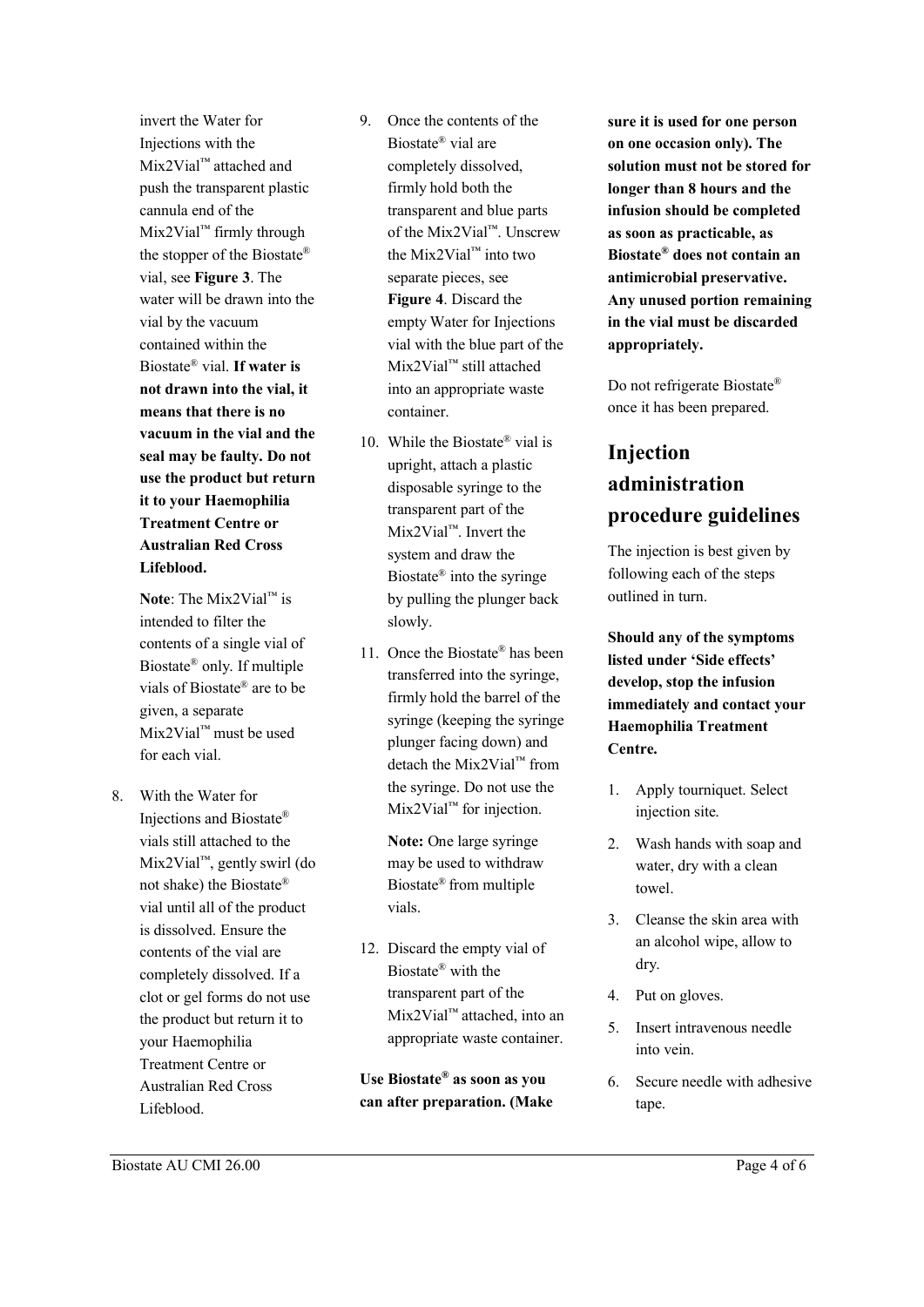- 7. Attach the syringe containing Biostate® to the intravenous needle.
- 8. Gently pull back the plunger until the tubing is filled with blood.
- 9. Release the tourniquet.
- 10. Administer the Biostate® solution slowly (usually within 5 minutes, or as tolerated).
- 11. Carefully remove adhesive tape.
- 12. Carefully remove the intravenous needle with syringe attached and place directly into the sharps container.
- 13. Apply pressure to the injection site using a cotton ball for one to two minutes. Apply dressing if necessary.
- 14. Discard all used sharps into the sharps container, and dispose of the other used equipment appropriately.
- 15. Wash hands with soap and water, dry with a clean towel.

## **Side effects**

Along with their intended effects, medicines may cause some unwanted effects, which can sometimes be serious. Furthermore, individual patients may react differently to the same dose of the same medicine. This applies to Biostate<sup>®</sup>. although severe reactions after Biostate® injection are rare. Ask

your Haemophilia Treatment Centre if you need more information.

**Stop using this product immediately and contact your doctor if any of the following side effects occur:**

- headache
- pain (such as back pain, joint pains and bone pains)
- dizziness
- anxiety
- reddening of the face or neck
- chest pain
- sweating
- feeling sick or vomiting
- strange taste in the mouth
- irritation of the vein used for infusion (which may include swelling, redness or tenderness)
- shortness of breath or difficulty breathing.

**Contact your doctor immediately if you experience any of these symptoms at any time:**

- fever
- loss of appetite
- extreme tiredness
- abdominal pain
- jaundice (yellow skin and eyes)
- dark urine
- joint pains
- skin rashes.

### **Inhibitors**

Treatment with factor VIII products such as Biostate® may sometimes lead to the formation of antibodies (inhibitors) which neutralise factor VIII and reduce the effectiveness of the treatment. Your doctor will monitor you for development of these inhibitors and if they suspect that an inhibitor is present, the level of inhibitor will be measured using the appropriate laboratory tests. In some patients, inhibitors can be successfully overcome with larger doses of factor VIII, but for some patients it may be necessary to switch to a different treatment.

## **Overdose**

Cases of overdose have been observed. No severe adverse reactions were associated with these cases. The risk of thromboembolic events cannot be excluded in cases of major overdose, especially in patients with VWD. If you have any questions, consult your doctor.

## **Storing Biostate®**

Store at 2°C to 8°C (Refrigerate. Do not freeze). Biostate® can be stored at 25°C or below for a single period of 6 months. The product must not be returned to